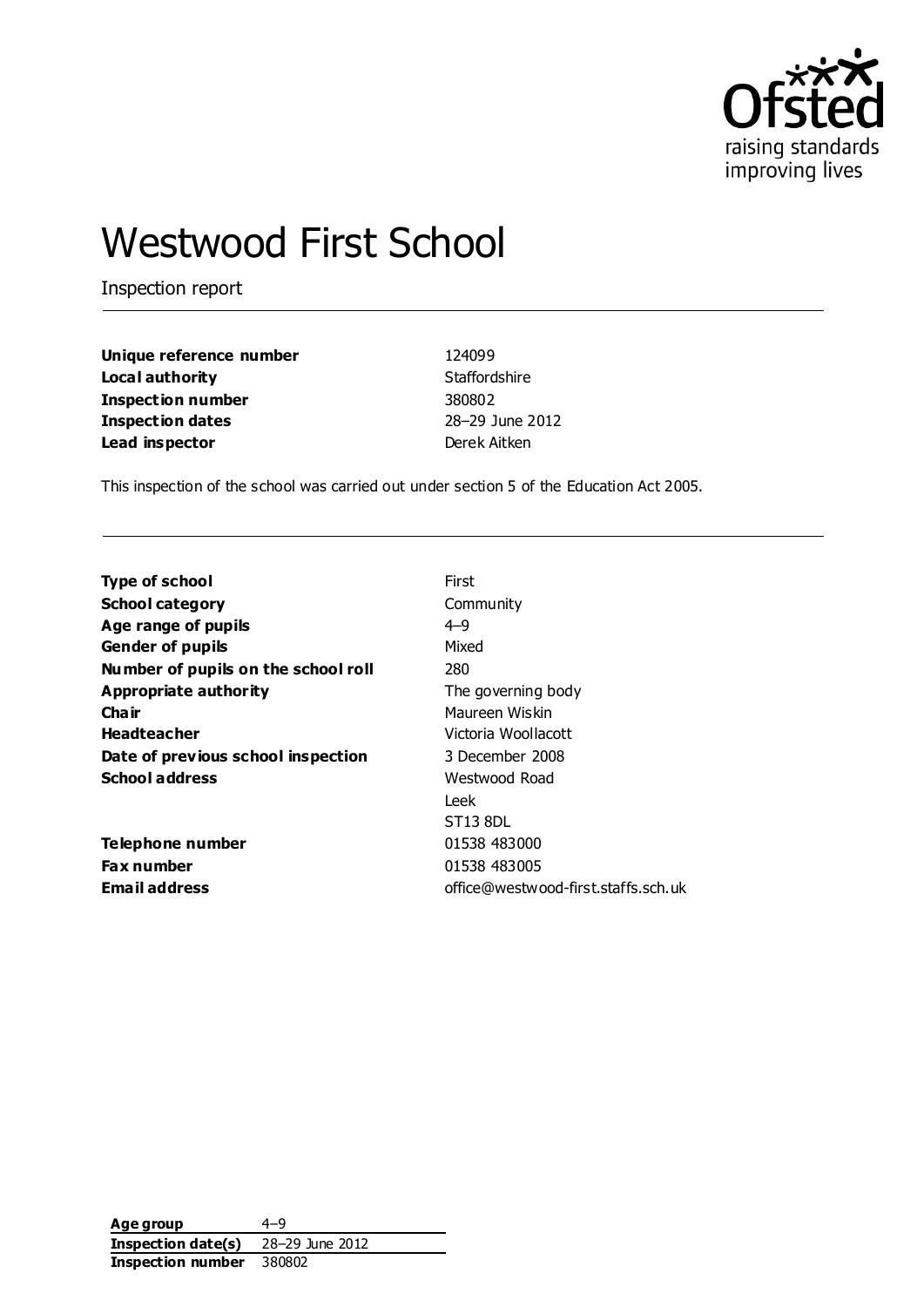

You can use Parent View to give Ofsted your opinion on your child's school. Ofsted will use the information parents and carers provide when deciding which schools to inspect and when.

You can also use Parent View to find out what other parents and carers think about schools in England. You can visit [www.parentview.ofsted.gov.uk,](http://www.parentview.ofsted.gov.uk/) or look for the link on the main Ofsted website: [www.ofsted.gov.uk](http://www.ofsted.gov.uk/)

The Office for Standards in Education, Children's Services and Skills (Ofsted) regulates and inspects to achieve excellence in the care of children and young people, and in education and skills for learners of all ages. It regulates and inspects childcare and children's social care, and inspects the Children and Family Court Advisory Support Service (Cafcass), schools, colleges, initial teacher training, work-based learning and skills training, adult and community learning, and education and training in prisons and other secure establishments. It assesses council children's services, and inspects services for looked after children, safeguarding and child protection.

Further copies of this report are obtainable from the school. Under the Education Act 2005, the school must provide a copy of this report free of charge to certain categories of people. A charge not exceeding the full cost of reproduction may be made for any other copies supplied.

If you would like a copy of this document in a different format, such as large print or Braille, please telephone 0300 123 4234, or email enquiries@ofsted.gov.uk.

You may copy all or parts of this document for non-commercial educational purposes, as long as you give details of the source and date of publication and do not alter the information in any way.

To receive regular email alerts about new publications, including survey reports and school inspection reports, please visit our website and go to 'Subscribe'.

Piccadilly Gate Store St **Manchester** M1 2WD

T: 0300 123 4234 Textphone: 0161 618 8524 E: enquiries@ofsted.gov.uk W: www.ofsted.gov.uk



© Crown copyright 2012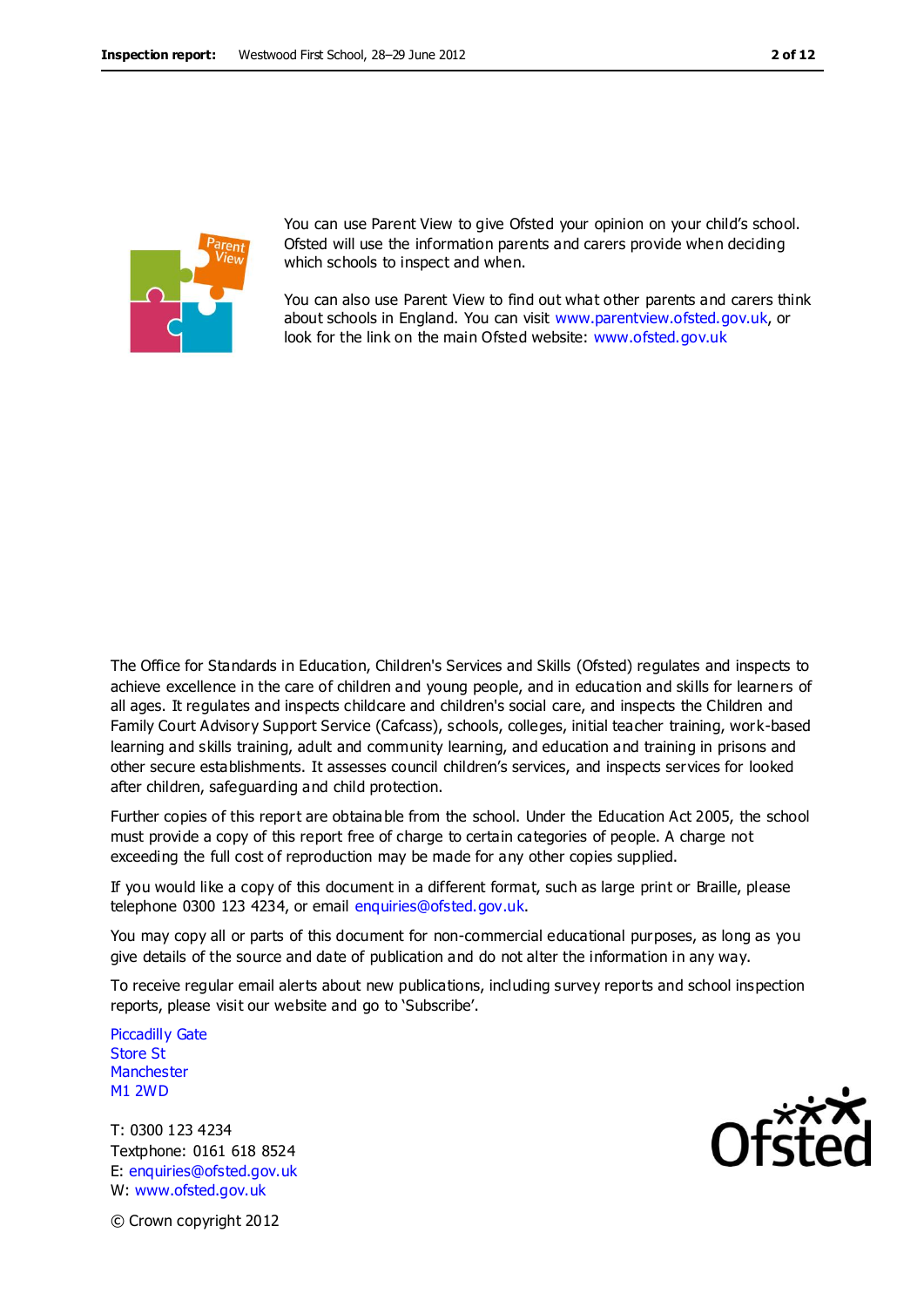# **Introduction**

| Inspection team          |                             |
|--------------------------|-----------------------------|
| Derek Aitken             | <b>Additional Inspector</b> |
| <b>Rosemary Saunders</b> | <b>Additional Inspector</b> |
| Nicola Harwood           | <b>Additional Inspector</b> |

This inspection was carried out with two days' notice. Inspectors visited 19 lessons taught by 12 teachers. Inspectors observed pupils practising their numeracy skills at an afternoon workshop attended by all year groups. They scrutinised their written work in English and mathematics and listened to individual pupils reading. Meetings were held with a group of pupils, the vice-chair of the governing body and staff. Inspectors observed the school's work, and looked at a range of documents, including policies and procedures relating to the safeguarding of pupils, selfevaluation records and assessment information. The inspectors analysed responses to questionnaires from 112 parents and carers, 104 pupils and 17 staff.

# **Information about the school**

Westwood First School is slightly larger than most primary schools. The vast majority of pupils are of White British heritage. The proportion of pupils known to be eligible for free school meals is below average. The proportion of disabled pupils and those who have special educational needs supported by school action plus or a statement of special educational needs is below average. The school provides for children in the Early Years Foundation Stage through two Reception classes.

A before- and after-school club (Buckingham Kids Club) and Leek Westwood Preschool operate on the school site. Both facilities are managed by private providers and are subject to separate inspections.

The school holds several awards including International Schools (intermediate), Ecoschools Green Flag and the Basic Skills Quality Mark.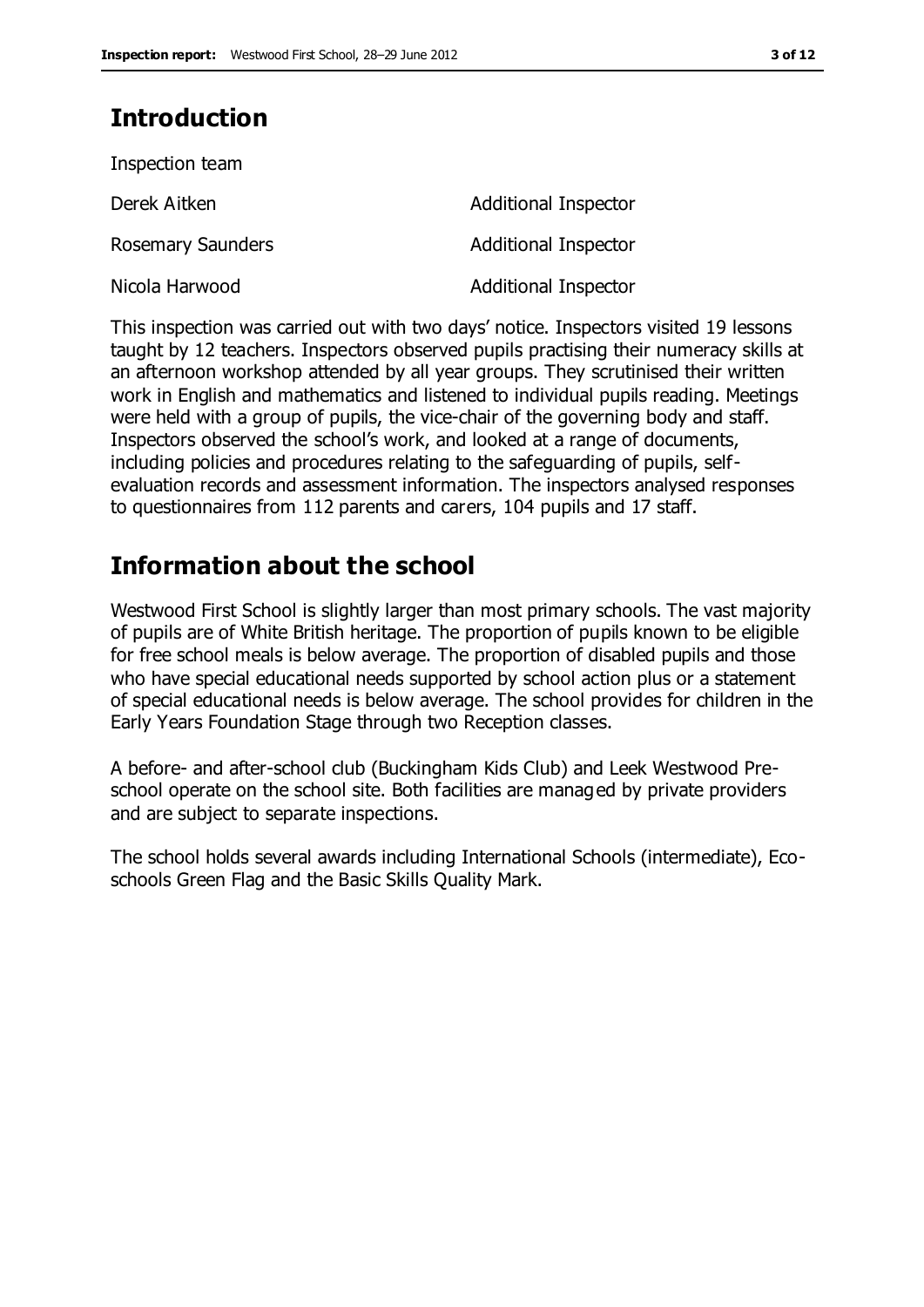## **Inspection judgements**

| <b>Overall effectiveness</b>     |  |
|----------------------------------|--|
|                                  |  |
| <b>Achievement of pupils</b>     |  |
| <b>Quality of teaching</b>       |  |
| Behaviour and safety of pupils   |  |
| <b>Leadership and management</b> |  |

#### **Key findings**

- This is a good school. It is not outstanding because there are a few variations in the quality of teaching so that pupils' achievement is good rather than excellent and there is a relatively weaker aspect of leadership and management. Nonetheless, the school's overall effectiveness has crossed a grade boundary since it was last inspected.
- Pupils leave Year 4 with attainment that is above average overall, and particularly so in reading. The secure command of basic skills that they acquire in Reception enables them to become confident learners. They develop their reading skills exceptionally well and make good progress in writing and mathematics.
- Teaching is good. Some outstanding elements were observed in lessons, for example when creative approaches combined very effectively with detailed planning to promote pupils' achievement. On a few occasions, tasks are not fully adapted to meet the needs of more-able pupils, especially in writing. Some marking does not provide pupils with sufficient guidance to improve their work.
- Pupils behave well, work enthusiastically and have good attitudes to learning. Children in Reception settle quickly to their work and sustain their concentration to complete tasks. Pupils and their parents and carers are right to think that the school provides a safe environment where pupils thrive in their personal and social development.
- Robust monitoring systems underpin the school's success and have enabled staff to make substantial improvements in provision. Professional development has been used well to raise pupils' attainment and to help staff strengthen their teaching expertise. Teaching is led well and staff respond well to leaders' strong expectations. Governance is satisfactory rather than good. Individual members make valuable contributions but, as a group, the governing body does not have a sharply defined role in monitoring and evaluating provision and in influencing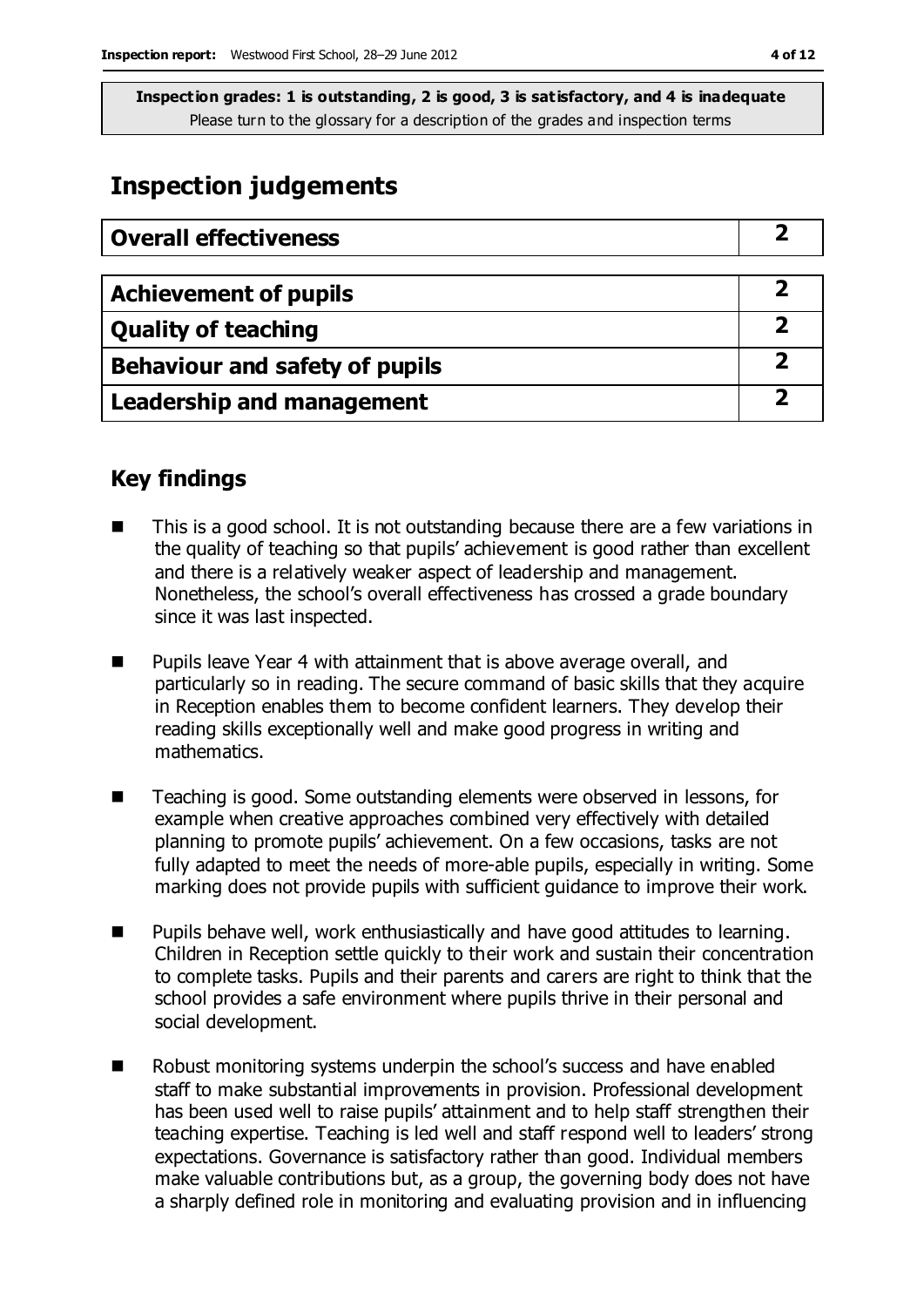school development planning.

### **What does the school need to do to improve further?**

- $\blacksquare$  Further raise achievement, especially in writing, by:
	- ensuring that more-able pupils in Years 1 to 4 are consistently provided with challenging work
	- ensuring that all marking enables pupils to understand how they can improve their work.
- Enhance the effectiveness of leadership and management by:
	- ensuring the governing body develops a fuller role in monitoring provision and contributing to school self-evaluation and development planning.

#### **Main report**

#### **Achievement of pupils**

Inspection findings fully endorse the view of parents and carers that pupils make good progress. Children's skills and knowledge on entry to Reception are broadly in line with national expectations. They make good progress, as interesting, challenging work is closely matched to their different levels of ability, and children are keen to explore and share knowledge. By the end of Reception, most children are attaining a little above national expectations, but girls usually achieve better than boys in literacy. This gap is closing as a result of adaptations to the curriculum.

By the end of Year 2, pupils are working typically at least a term ahead of national expectations in reading, writing and mathematics. In the last few years, pupils' improved attainment in Key Stage 1 has resulted, in part, from the systematic use of reading and letters and sounds (phonics) programmes. These are carefully integrated with pupils' English lessons, enhancing pupils' awareness of their use in texts, linked to characters such as The Incredible Hulk. Most pupils understand and apply terminology, such as similes and parts of speech, accurately to convey meaning. Handwriting is well formed and work is neatly presented. Lower- and middleattaining pupils in Year 2 read competently and most blend phonemes together correctly to sound out unfamiliar words. Pupils maintain this good progress consistently in Key Stage 2, especially in reading, to reach above-average levels of attainment. Year 4 pupils read confidently with expression, and possess good decoding skills for pronouncing new words and establishing meaning. Pupils' attainment in mathematics is steadily rising as they are now better able to interpret the vocabulary of word problems and they are benefiting from regular opportunities to apply their knowledge in problem solving and outdoor investigative tasks.

All groups of pupils make good progress in lessons. Consequently, there are no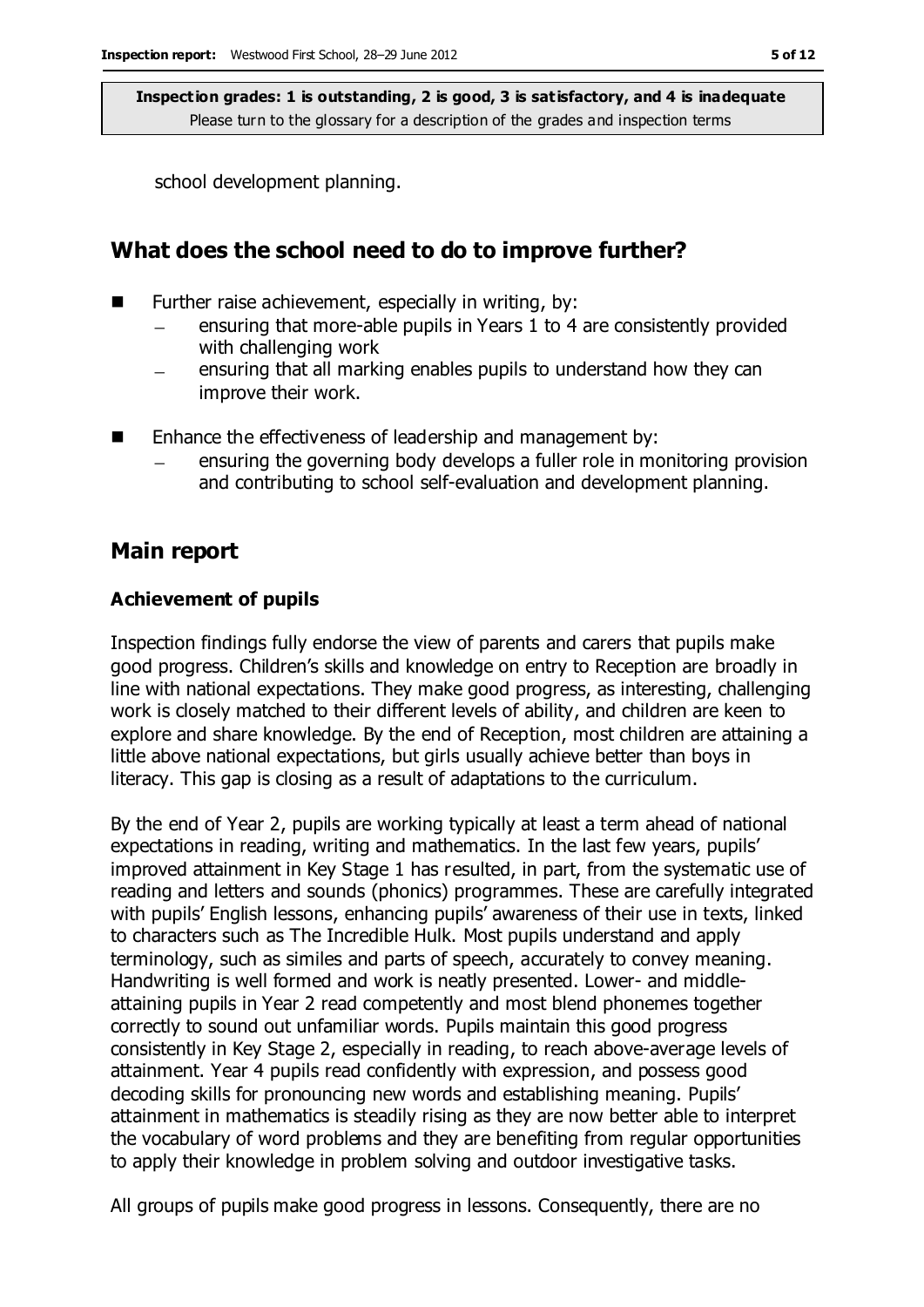significant variations in the performance of pupils in terms of gender, ethnicity or eligibility for free school meals. Disabled pupils and those with special educational needs are challenged to work independently and also make good progress. For example, in an English lesson, these pupils effectively used 'talking tins' to record and check for themselves whether their sentences made sense and to decide what should be improved.

#### **Quality of teaching**

Parents and carers rightly believe that pupils are taught well and their children agree. Reception staff's methodical and challenging questioning enables more-able children to think hard and construct plausible hypotheses, for example with reference to many-sided shapes. There is not always such sharp challenge for more-able pupils in Years 1 to 4.

Teachers' planning usually focuses sharply on the new knowledge or skills they expect pupils to acquire by the end of the lesson. Most teachers select tasks to ensure all groups are challenged. They make purposeful use of oral feedback to check and extend pupils' learning. Their good expectations for pupils' progress and behaviour promote a positive climate for learning, fostering secure relationships and pupils' good spiritual, social, moral and cultural development.

In the outstanding lessons, teachers make expert use of a variety of creative, pictorial resources and methods to motivate and stretch pupils and encourage independence. This was demonstrated in a Key Stage 1 lesson where pupils, having considered the unforeseen consequences of their (pretended) actions, successfully re-enacted a role-play making the 'right choices'. Similarly, in a Key Stage 2 lesson, expert teaching enabled pupils to make full use of their word-banks to write convincing accounts of a trip to Cadbury World. Imaginative trails were planned for the numeracy workshop based round the Olympic theme, enabling pupils to carry out successfully a wide variety of investigations. Reading skills are taught well, enabling pupils to extract key information and identify shades of meaning. Teachers brief other adults fully in the planning and organisation of lessons to ensure little time is wasted. Teaching assistants support disabled pupils and those with special educational needs skilfully, for example in making extensive use of information and communication technology and other visual aids to enable pupils to acquire a more accurate understanding of fractions and through pre-teaching vocabulary to support them in their topic work.

On a few occasions, teaching is only satisfactory, for example when planning does not define intended gains in pupils' knowledge and skills for all groups. This restricts challenge, especially for more-able pupils. The analyses of pupils' work revealed that pupils have regular opportunities for extended writing but that tasks are not always adapted sharply to extend more-able pupils. Marking varies in quality. While some pupils receive constructive feedback which helps them understand how they can reach the next level, marking for other pupils is limited to encouraging comments.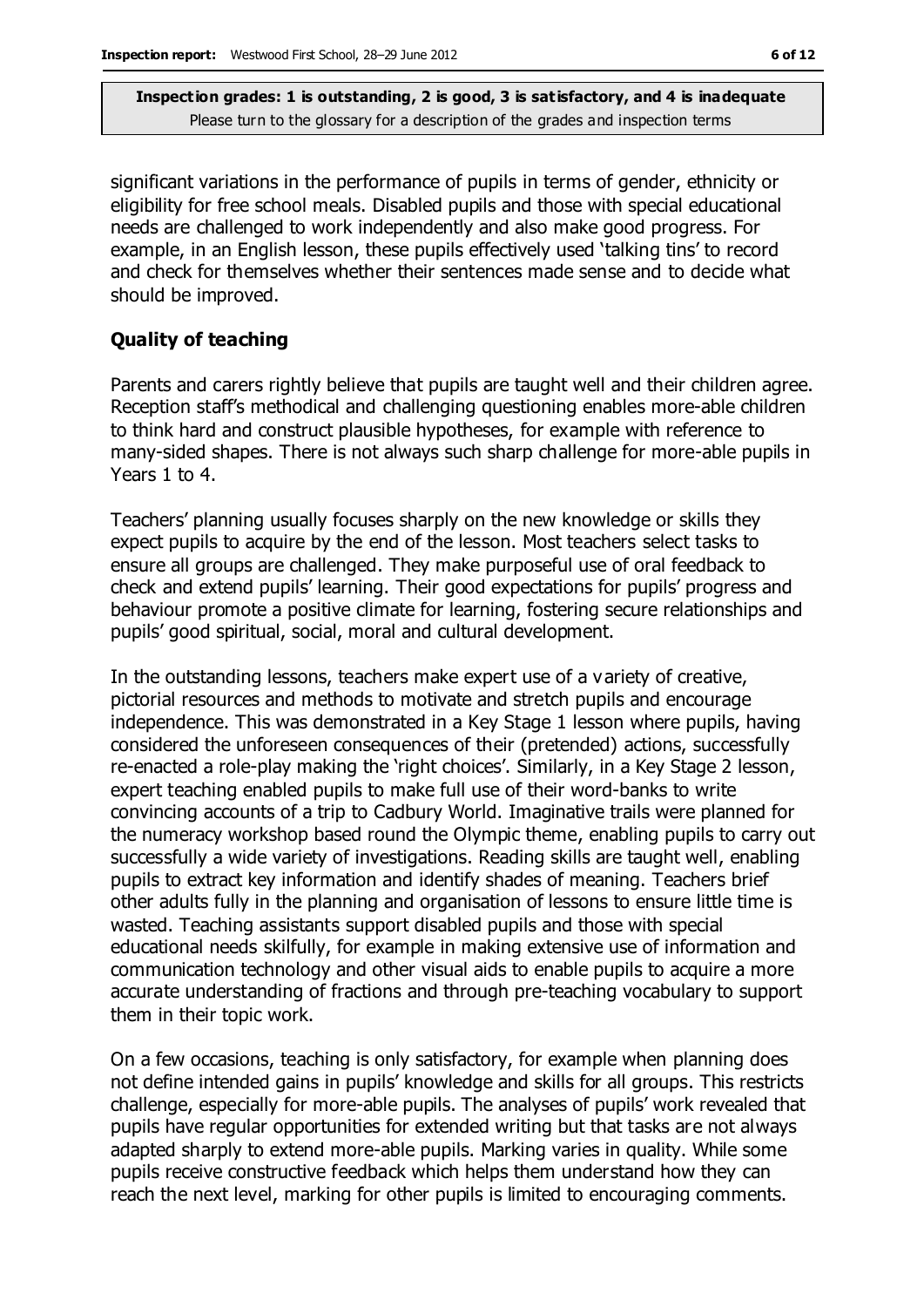#### **Behaviour and safety of pupils**

Pupils' industrious approach and positive attitudes towards their learning underpin their good achievement and well-being in school. Reception children gain an early understanding of friendship values and a sense of responsibility for keeping classroom resources tidy. Pupils support each other very effectively in paired-partner routines or in group tasks. They show sufficient self-confidence to volunteer to sit in the 'hot seat' to answer questions. A very few younger pupils with less developed social skills sometimes find it difficult to maintain their concentration, and teaching assistants have to work hard to sustain their focus. Similarly, on a few occasions, when not engaged directly by teachers' questioning, pupils are compliant rather than animated. Pupils report that their classmates respect the school rules and that this is an important factor in their sense of security in school. They respond favourably to opportunities in lessons to reflect on their emotions and to incentives for good behaviour, welcoming the chance to sit at the 'golden table' during lunchtimes. They behave well not only in lessons but in public areas including assemblies. Inspectors also found behaviour over time to be good, as reflected in the extremely rare occurrence of exclusions or other untoward incidents in the school's comprehensive records.

Every parent or carer who answered the questionnaire said that pupils feel safe, and nearly all reported that behaviour is good. Pupils endorse these comments and inspection evidence supports these views. Pupils say that any form of bullying is rare and is restricted to name-calling following a few heated arguments during play. Pupils have an informed understanding of the school's procedures for ensuring their safety and are aware of self-help strategies for staying safe. They are fully confident that adults in school care about them and that adults would intervene promptly to offer any necessary support. Pupils value the opportunity to take on roles of responsibility and can detail the effective contribution made by their fellows in these positions as school- and eco-councillors and as playground buddies. Pupils' enjoyment of school is reflected in their above-average attendance.

#### **Leadership and management**

Accurate school self-evaluation is based on regular, thorough monitoring, evaluation and review procedures conducted by staff at all levels. The strength of these systems, which are now firmly embedded in its work, has enabled the school to improve the quality of provision and maintain continuity despite considerable changes in staffing. Leaders have clear expectations for pupils' progress and have been successful in establishing accountability across the staff for ensuring the substantial improvement in pupils' attainment is maintained. Pupils' progress is tracked efficiently and challenging targets are mostly met or exceeded. Professional development is carefully aligned with planning and has been used very effectively to enable staff to implement well-considered initiatives and to share expertise with less experienced new staff.

The curriculum promotes all aspects of pupils' spiritual, social, moral and cultural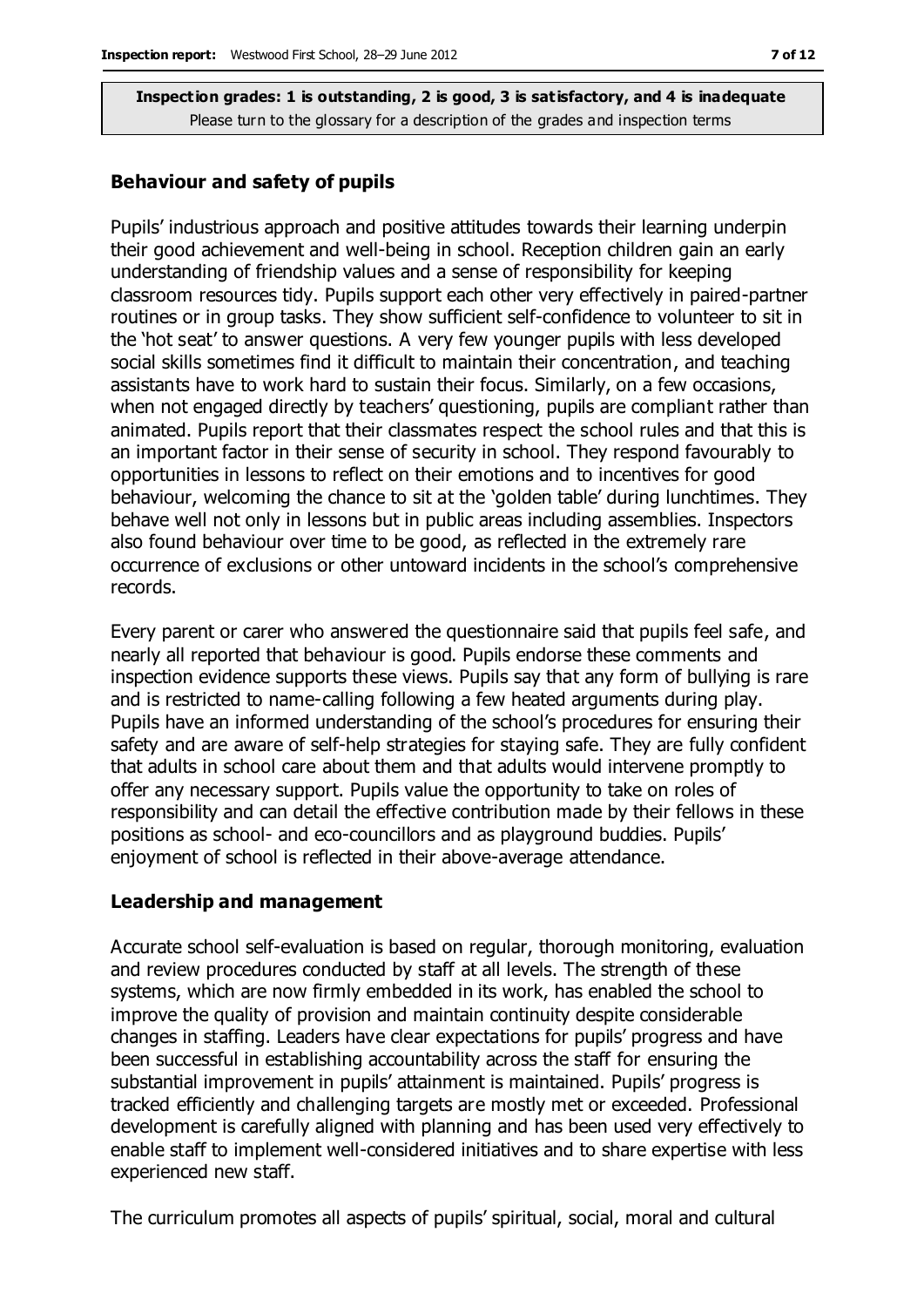education well. Leaders have successfully tackled areas of weakness identified at the last inspection, including the need to extend pupils' multi-cultural awareness, by channelling efforts in active pursuit of the international award. Some aspects of this are integrated within pupils' topic work, and pupils make good use of opportunities for active communication with their counterparts in African countries.

The curriculum is broad and balanced and adapted well to support pupils' good achievement. Leaders tackle discrimination and promote equal opportunity in learning very effectively and ensure no group underachieves. This is clearly reflected in classroom practice, for example through staff deploying themselves to attend to each group in turn and by unobtrusively ensuring that both boys and girls are equally involved in role-playing scenarios. Safeguarding arrangements reflect a high level of awareness of their responsibilities on the part of senior staff, are monitored assiduously and meet current requirements. Individual members of the governing body carry out useful tasks, for example in liaising with subject leaders to discuss aspects of teaching and learning. The governing body as a whole is less actively involved in analysing and monitoring pupils' achievements and in exerting an influence in this respect in shaping school self-evaluation and development planning.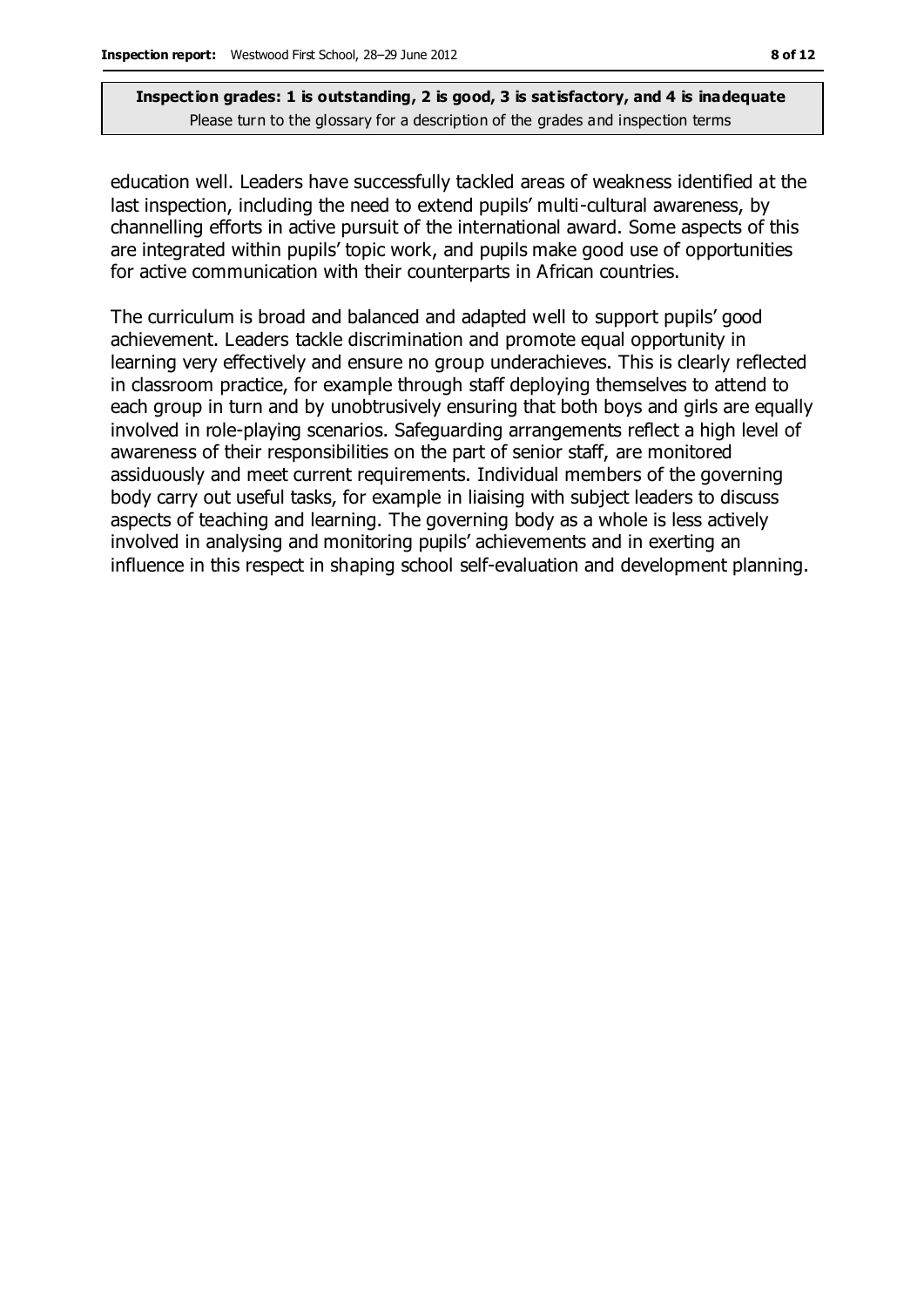# **Glossary**

### **What inspection judgements mean**

| Grade   | <b>Judgement</b> | <b>Description</b>                                            |
|---------|------------------|---------------------------------------------------------------|
| Grade 1 | Outstanding      | These features are highly effective. An outstanding           |
|         |                  | school provides exceptionally well for all its pupils' needs. |
| Grade 2 | Good             | These are very positive features of a school. A school        |
|         |                  | that is good is serving its pupils well.                      |
| Grade 3 | Satisfactory     | These features are of reasonable quality. A satisfactory      |
|         |                  | school is providing adequately for its pupils.                |
| Grade 4 | Inadequate       | These features are not of an acceptable standard. An          |
|         |                  | inadequate school needs to make significant                   |
|         |                  | improvement in order to meet the needs of its pupils.         |
|         |                  | Ofsted inspectors will make further visits until it           |
|         |                  | improves.                                                     |

#### **Overall effectiveness of schools**

|                       | Overall effectiveness judgement (percentage of schools) |      |                     |                   |
|-----------------------|---------------------------------------------------------|------|---------------------|-------------------|
| <b>Type of school</b> | <b>Outstanding</b>                                      | Good | <b>Satisfactory</b> | <b>Inadequate</b> |
| Nursery schools       | 54                                                      | 42   |                     |                   |
| Primary schools       | 14                                                      | 49   | 32                  |                   |
| Secondary             | 20                                                      | 39   | 34                  |                   |
| schools               |                                                         |      |                     |                   |
| Special schools       | 33                                                      | 45   | 20                  |                   |
| Pupil referral        |                                                         | 55   | 28                  |                   |
| units                 |                                                         |      |                     |                   |
| All schools           | 16                                                      | 47   | 31                  |                   |

New school inspection arrangements have been introduced from 1 January 2012. This means that inspectors make judgements that were not made previously.

The data in the table above are for the period 1 September to 31 December 2011 and represent judgements that were made under the school inspection arrangements that were introduced on 1 September 2009. These data are consistent with the latest published official statistics about maintained school inspection outcomes (see [www.ofsted.gov.uk\)](http://www.ofsted.gov.uk/).

The sample of schools inspected during 2010/11 was not representative of all schools nationally, as weaker schools are inspected more frequently than good or outstanding schools.

Primary schools include primary academy converters. Secondary schools include secondary academy converters, sponsor-led academies and city technology colleges. Special schools include special academy converters and non-maintained special schools.

Percentages are rounded and do not always add exactly to 100.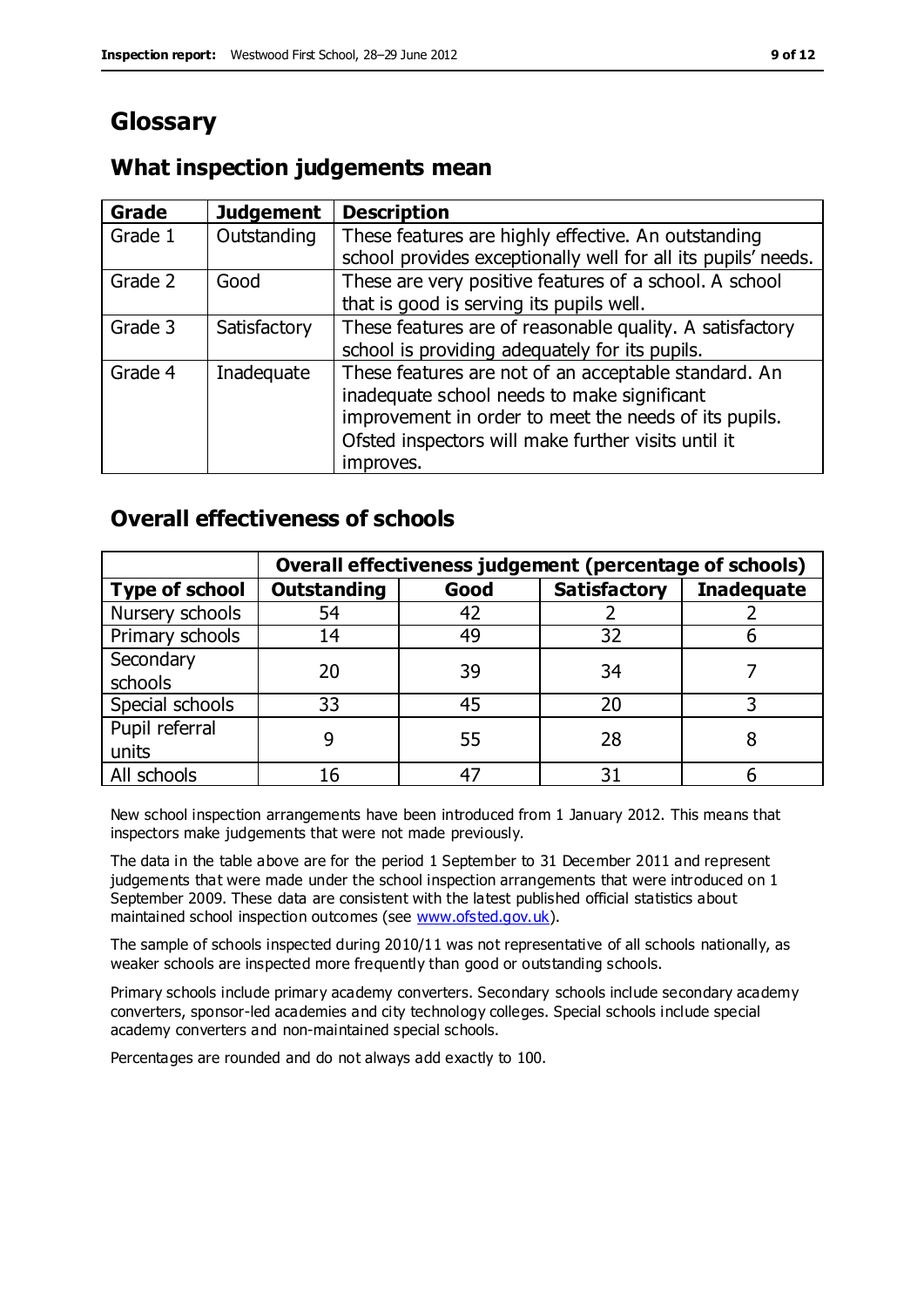# **Common terminology used by inspectors**

| Achievement:                  | the progress and success of a pupil in their<br>learning and development taking account of their<br>attainment.                                                                                                        |
|-------------------------------|------------------------------------------------------------------------------------------------------------------------------------------------------------------------------------------------------------------------|
| Attainment:                   | the standard of the pupils' work shown by test and<br>examination results and in lessons.                                                                                                                              |
| Attendance:                   | the regular attendance of pupils at school and in<br>lessons, taking into account the school's efforts to<br>encourage good attendance.                                                                                |
| Behaviour:                    | how well pupils behave in lessons, with emphasis<br>on their attitude to learning. Pupils' punctuality to<br>lessons and their conduct around the school.                                                              |
| Capacity to improve:          | the proven ability of the school to continue<br>improving based on its self-evaluation and what<br>the school has accomplished so far and on the<br>quality of its systems to maintain improvement.                    |
| Floor standards:              | the national minimum expectation of attainment<br>and progression measures.                                                                                                                                            |
| Leadership and management:    | the contribution of all the staff with responsibilities,<br>not just the governors and headteacher, to<br>identifying priorities, directing and motivating staff<br>and running the school.                            |
| Learning:                     | how well pupils acquire knowledge, develop their<br>understanding, learn and practise skills and are<br>developing their competence as learners.                                                                       |
| <b>Overall effectiveness:</b> | inspectors form a judgement on a school's overall<br>effectiveness based on the findings from their<br>inspection of the school.                                                                                       |
| Progress:                     | the rate at which pupils are learning in lessons and<br>over longer periods of time. It is often measured<br>by comparing the pupils' attainment at the end of a<br>key stage with their attainment when they started. |
| Safety:                       | how safe pupils are in school, including in lessons;<br>and their understanding of risks. Pupils' freedom<br>from bullying and harassment. How well the school<br>promotes safety, for example e-learning.             |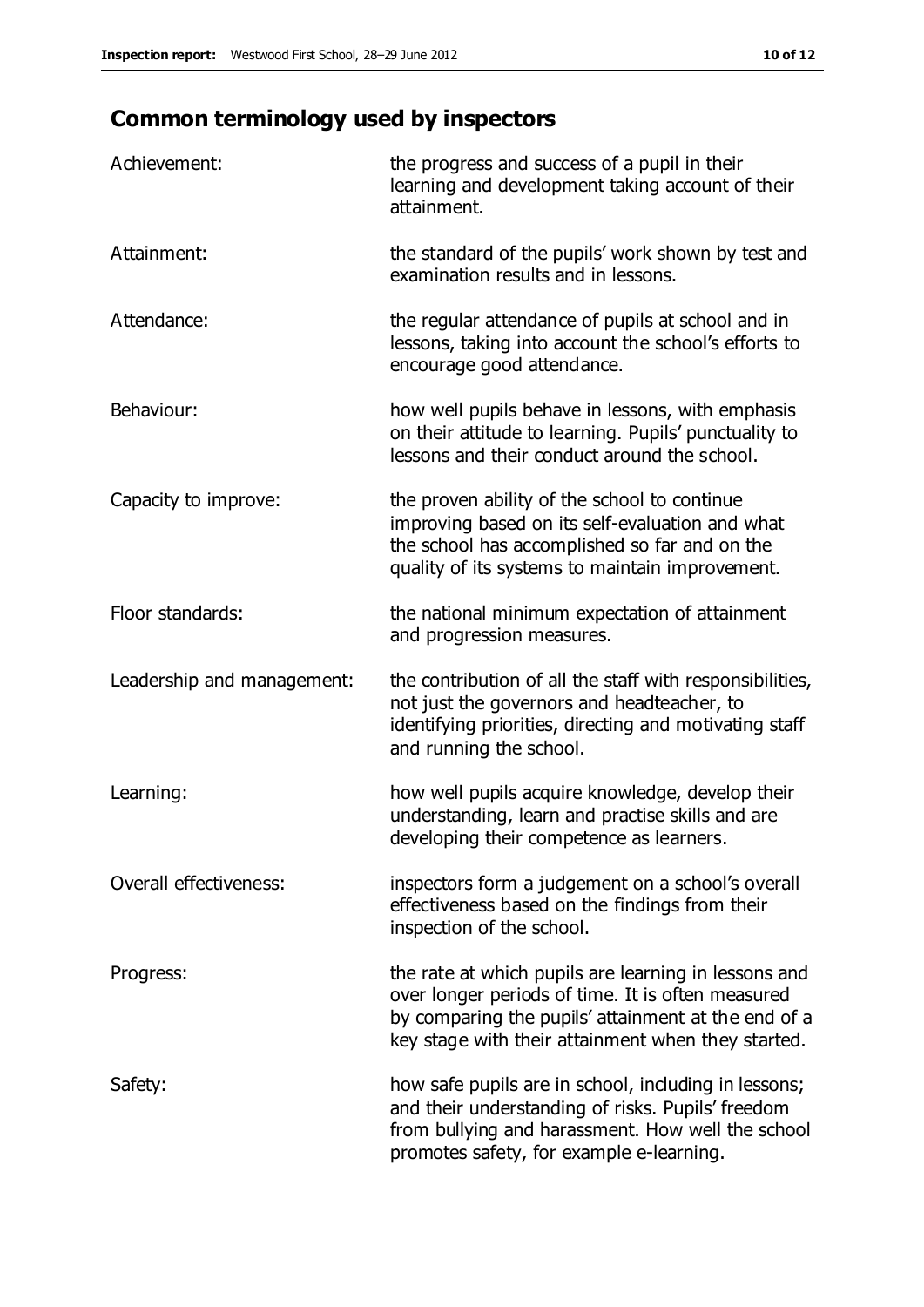#### **This letter is provided for the school, parents and carers to share with their children. It describes Ofsted's main findings from the inspection of their school.**

2 July 2012

Dear Pupils

#### **Inspection of Westwood First School, Leek, ST13 8DL**

I would like to thank you for your help when the inspection team visited your school and for sharing your views with us, including through the questionnaires some of you completed. Yours is a good school, which has improved since it was last inspected.

- You are taught well from Reception to Year 4 and this helps you to reach above-average levels of attainment by the end of Year 4. You achieve well and make excellent progress in developing your reading skills.
- You told us you feel safe and showed us you know several ways of keeping safe in problem situations. You behave well and are keen to support each other in lessons.
- The school is led well. Senior leaders work hard to ensure you are supported effectively in your learning. They make good plans to improve your education.

We have asked the staff to do the following things to help you achieve even better.

- Make sure that all lessons are planned carefully to stretch those of you who find learning easier.
- Ensure that all marking guides you clearly on how you can improve your work.

We have also asked the governing body to play a more active role in checking up on the school's work and shaping its future.

You can help by telling your teachers any time you are set work that is too easy, and always taking care to follow the helpful advice that teachers give you when they mark your work.

Yours sincerely

Derek Aitken Lead inspector